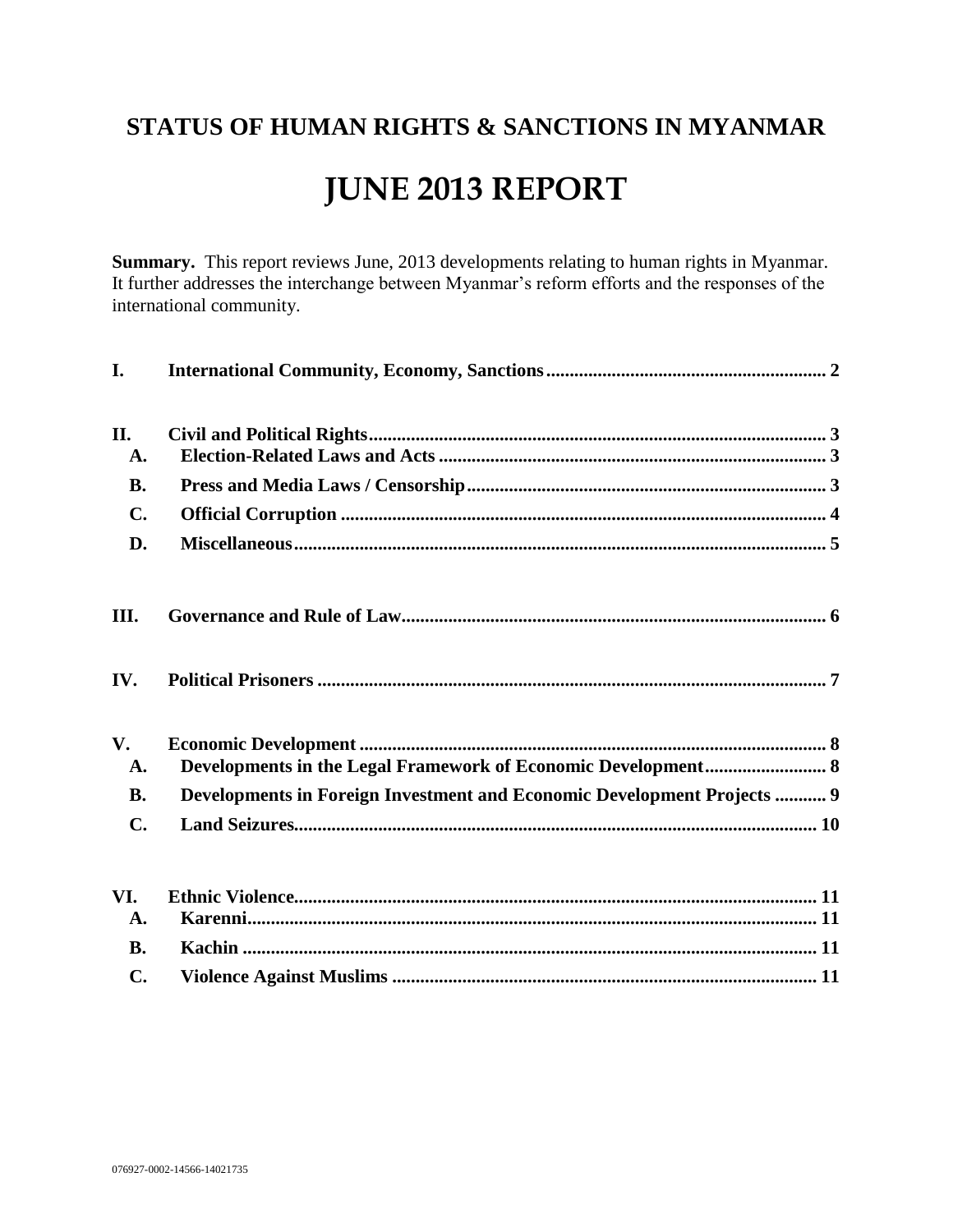## <span id="page-1-0"></span>**I. International Community, Economy, Sanctions**

In June, Myanmar hosted its first ever World Economic Forum ("WEF") on East Asia, hosting over 900 executives from across the world in its capital Naypyidaw.<sup>1</sup> See also below. The WEF holds annual regional meetings for several regions of the world. The East Asia meeting has recently been hosted by other developing countries such as Vietnam. The Myanmar meeting aimed, amongst other things, at ensuring that local Myanmar businesses did not become the "victims" of increasingly intense foreign competition spurred by foreign investment in the country's economy.<sup>2</sup> The meeting was also notable for the debate it included on Myanmar's future, between Aung San Suu Kyi and a member of the President's staff, Union Minister Soe Thein.

In a speech to the WEF, President Thein Sein emphasized the importance of continued integration of Myanmar into its region and the international community.<sup>3</sup> He stressed that Myanmar's chairmanship in ASEAN next year will be critical not only to ASEAN but also to the country.

On the sidelines of the WEF, an Energy Summit was held in which the WEF launched a report on a new energy architecture for Myanmar which it developed in collaboration with Accenture and the Asian Development Bank. $4\text{ The report, which took a long-term 20 to 30 year}$ perspective, focused on the need for Myanmar's policymaker to ensure a balance between domestic energy development and an international focus on export markets and imported expertise. $5$ 

Notably, the WEF meeting had minimal Chinese participation. Such absence may underscore Myanmar's concerns about excessive Chinese involvement in its affairs, notwithstanding continuing major investments in Myanmar by China.<sup>6</sup> This concern, and Myanmar's opening to the West, has led to a sharp fall in Chinese investment in the country. Such investment has fallen from over \$8 billion in the 12 months ending March of 2011, to over \$4 billion through March 2012, to \$407 million in the 12 months ending March,  $2013$ .<sup>7</sup>

Another event in June, 2013 dealt with past violations of the Myanmar sanctions regime imposed by the United States. The Bank of Tokyo Mitsubishi-UFJ bank was fined \$250 million for facilitating money transfers between 2002 through 2007, by stripping identifying information relating to over \$100 billion of payments involving sanctioned countries, including Myanmar.<sup>8</sup> Although notable, given the relaxation of sanctions on Myanmar this should be seen more as a compliance issue for the bank than as a political issue relating to the current opening of Myanmar. Similarly, on July 2, 2013, the United States Treasury's Office of Foreign Assets Control added Lieutenant General Thein Htay to its list of sanctioned individuals (*i.e.*, its list of "Specially Designated Nationals and Blocked Persons"). See prior STB reports re additional background on individually targeted sanctions. Htay is listed as Chief of Defense Industries and Chief of Army Ordinance Industries.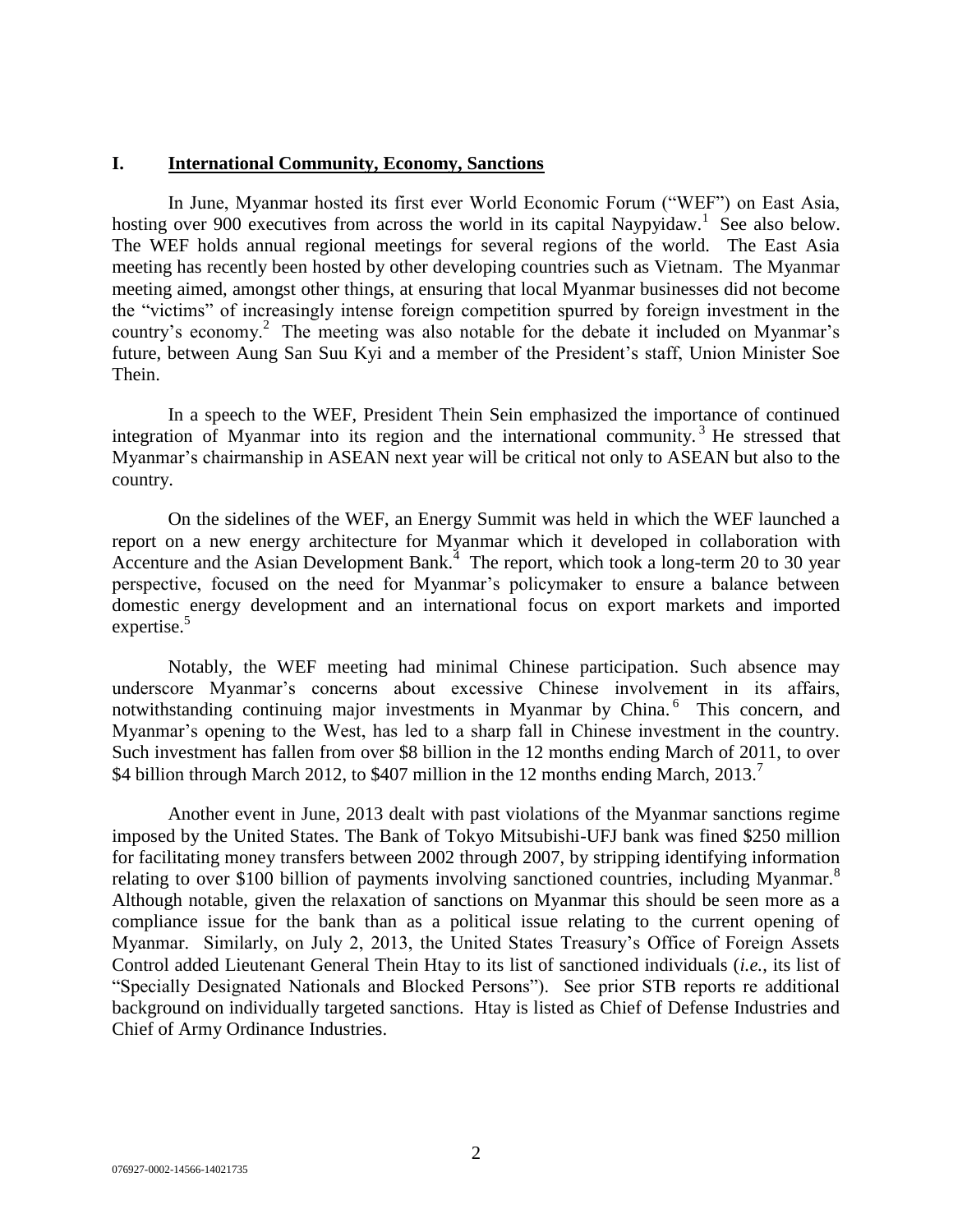# <span id="page-2-1"></span><span id="page-2-0"></span>**II. Civil and Political Rights**

# **A. Election-Related Laws and Acts**

Opposition leader Aung San Suu Kyi told international press at the World Economic Forum (see above) that she wants to run for president in the 2015 election.<sup>9</sup> However, Myanmar's current constitution, adopted in 2008 (immediately prior to major reform), bars anyone who has a spouse or child who is a foreign citizen from running for president or vice president. Suu Kyi was married to a British citizen and has two sons who are British citizens, so she is currently disqualified from running for the presidency.

Amending the constitution to allow Suu Kyi to run will be difficult before the 2015 election. A constitutional amendment requires the vote of 75 percent of parliament and 50 percent of voters in a referendum.<sup>10</sup> Parliament is currently controlled by the Union Solidarity and Development Party ("USDP") and 25 percent of parliamentary seats are constitutionally reserved for the military. Even if those significant hurdles were cleared, there may not be enough time for a national referendum before the election.<sup>11</sup>

Additionally, the USDP has pushed for the adoption of a proportional representation ("PR") in the 2015 election. In our April report, we discussed the debate between Myanmar's current first-past-the-post ("FPTP") voting system, in which the party with the largest number of votes wins almost all the seats available, and PR, in which parties are allocated parliamentary seats according to the proportion of votes they receive. FPTP voting tends to engender two-party political systems as voters vote strategically for parties most likely to capture a majority, whereas PR tends to produce coalition governments where it is difficult for a single party to obtain an absolute majority. In June, the Union Election Commission urged parliament to discuss a change to FPTP for the 2015 election, and a USDP party leader with close ties to President Thein Sein said that his party would probably support the change.<sup>12</sup> Critics have speculated that the USDP supports a switch to PR because the party stands to lose a large number of seats to Suu Kyi's National League of Democracy Party ("NLD") under FPTP voting.<sup>13</sup> According to an NLD leader, "The main intention is to weaken the strong parties, including the NLD. . . . The NLD had a landslide victory in 1990, and again in the by-election. Bluntly speaking, [the PR system] is a punch to the NLD." $14$ 

Suu Kyi and the NLD are discussing other constitutional amendments. Suu Kyi met with leaders of ethnic minority political parties on June 18th to discuss imperative changes to the constitution. <sup>15</sup> First and most immediately, the group wants to eliminate contradictory provisions. <sup>16</sup> Second, the group wants to implement a federal system, whereby local governments would handle local matters. Such a system would allow larger ethnic minority regions a greater degree of autonomy to self-govern.<sup>17</sup> See below (re ethnic minorities). Third, the group agreed to oppose  $PR<sup>18</sup>$ .

# **B. Press and Media Laws / Censorship**

<span id="page-2-2"></span>Earlier this month, the Chairman and CEO of Eleven Media Group, Than Htut Aung, was awarded the Golden Pen of Freedom award at a Bangkok world press congress.<sup>19</sup> For years, the media group urged for government accountability and transparency, despite threats of death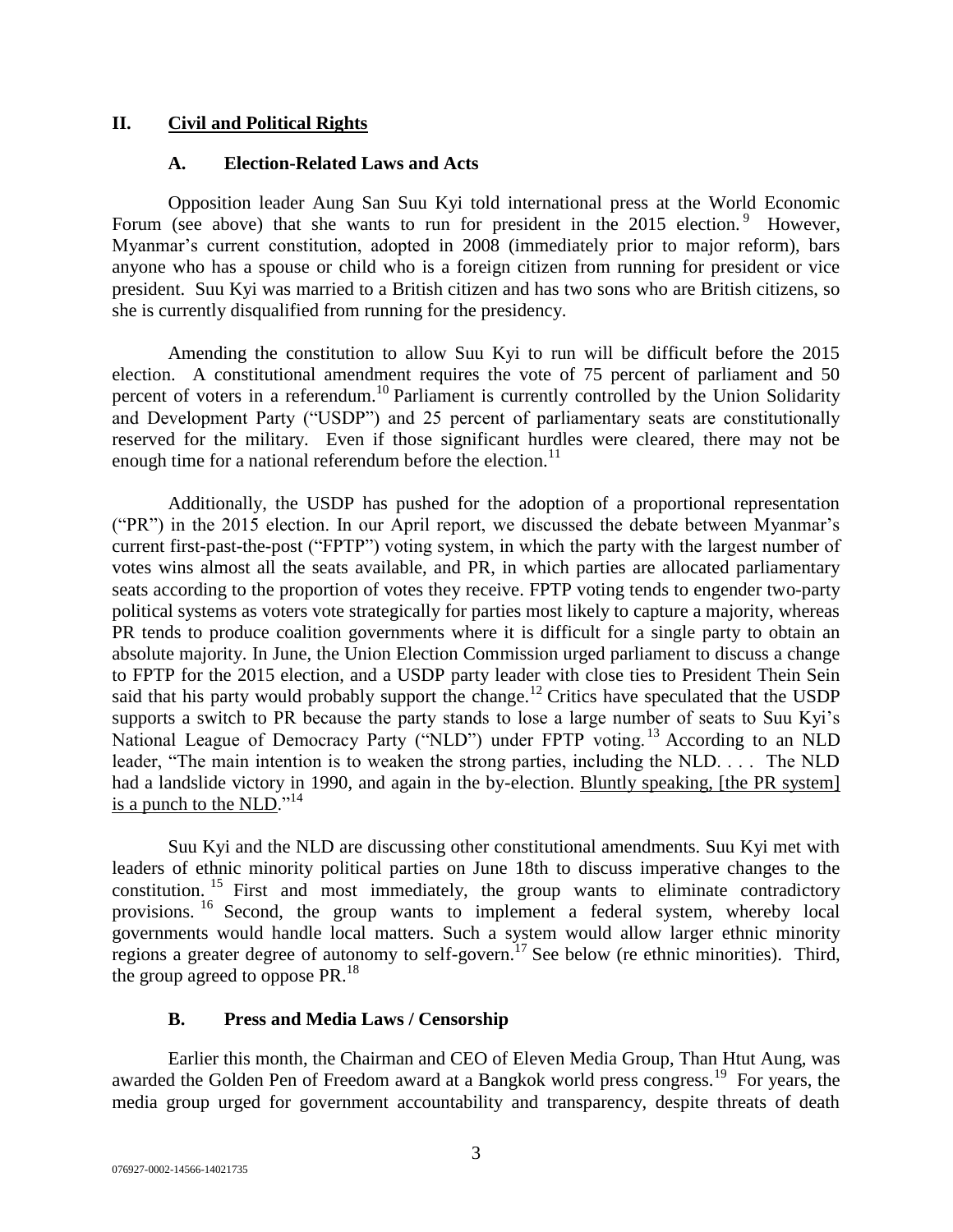sentences and prison terms against its staff members.<sup>20</sup> Erik Bjerager, president of World Editors Forum, awarded Aung and praised the group for resisting "heavy government pressure and the ever-present censor's pen."<sup>21</sup> However, days later, the media group was the victim of a cyberattack, the third targeting it this year.<sup>22</sup> A group called Blink Hacker Group defaced Eleven Media's English website and accused the Eleven Media Group of publishing slanderous articles about the government.  $^{23}$  Eleven Media's chief editor, Zaw Ye Naung, condemned the attack as "a major threat to the independent media in Myanmar."<sup>24</sup> The origin, composition, and true motivation of the hacker group are to be determined.

At a press conference this month, the Deputy Minister of the Information Ministry, Ye Htut, presented the Public Service Media ("PSM") bill as bringing up to date "true and reliable news along with editorial independence."<sup>25</sup> The PSM will transform state-owned newspapers into independent public service media.<sup>26</sup> However, members of the Interim Press Council ("IPC") criticized the PSM as "a commercial project rather than legislation designed to support the media. $127$  In particular, the IPC disagrees with PSM's ability to use 70 percent of the public finance to fund the expenses of newspaper distribution, because it would disadvantage privately owned media.<sup>28</sup> Other Myanmar journalists expressed similar skepticism and opined that the PSM is simply the government's mouthpiece.<sup>29</sup>

This month, lawmakers will receive the final draft of the Printers and Publishers Registration Law.<sup>30</sup> This new law will replace an old act that required "all publications to register with and submit copies to the former military regime's censorship board, which was disbanded this year."<sup>31</sup> The previous draft of this law would give the Ministry of Information broad powers to grant and revoke publication licenses for offenses such as "disturbing the rule of law," "inciting unrest" or "violating the Constitution."<sup>32</sup> The ambiguity of such aforementioned draft language would presumably facilitate censorship and broad media control by the government. In contrast, the updated draft is expected to benefit reporters, as publications would no longer need to register with the ministry for copyrights and registration.<sup>33</sup>

The Myanmar government recently banned an issue of Time magazine because of its controversial cover story on a Buddhist monk.<sup>34</sup> The magazine cover carries a photo of the monk, Wirathu, and is captioned "The Face of Buddhist Terror." The magazine also accused Wirathu of fuelling religious conflict in Myanmar. See "Violence Against Muslims", below. In response, the President's Office released a statement denouncing the article as "detrimental to the trust building between religions in Myanmar, and damage[s] the image of Buddhism which has been the main religion of Myanmar for thousands of years."<sup>35</sup>

# **C. Official Corruption**

<span id="page-3-0"></span>At a workshop organized by Transparency International, Vice President Dr. Sai Mauk Kham acknowledged the culture of corruption in Myanmar, noting that "Myanmar has become one of the poorest countries in the world and it has not yet seen huge investment flow due to the country's corruption."<sup>36</sup> He urged for transparency and accountability, and emphasized the importance of addressing economic and political corruption.<sup>37</sup> In stark contrast, President Thein Sein failed to mention corruption when he addressed a ceremony relating to "Rural Region Development and Socio-Economic Improvement". The President's omission of the issue was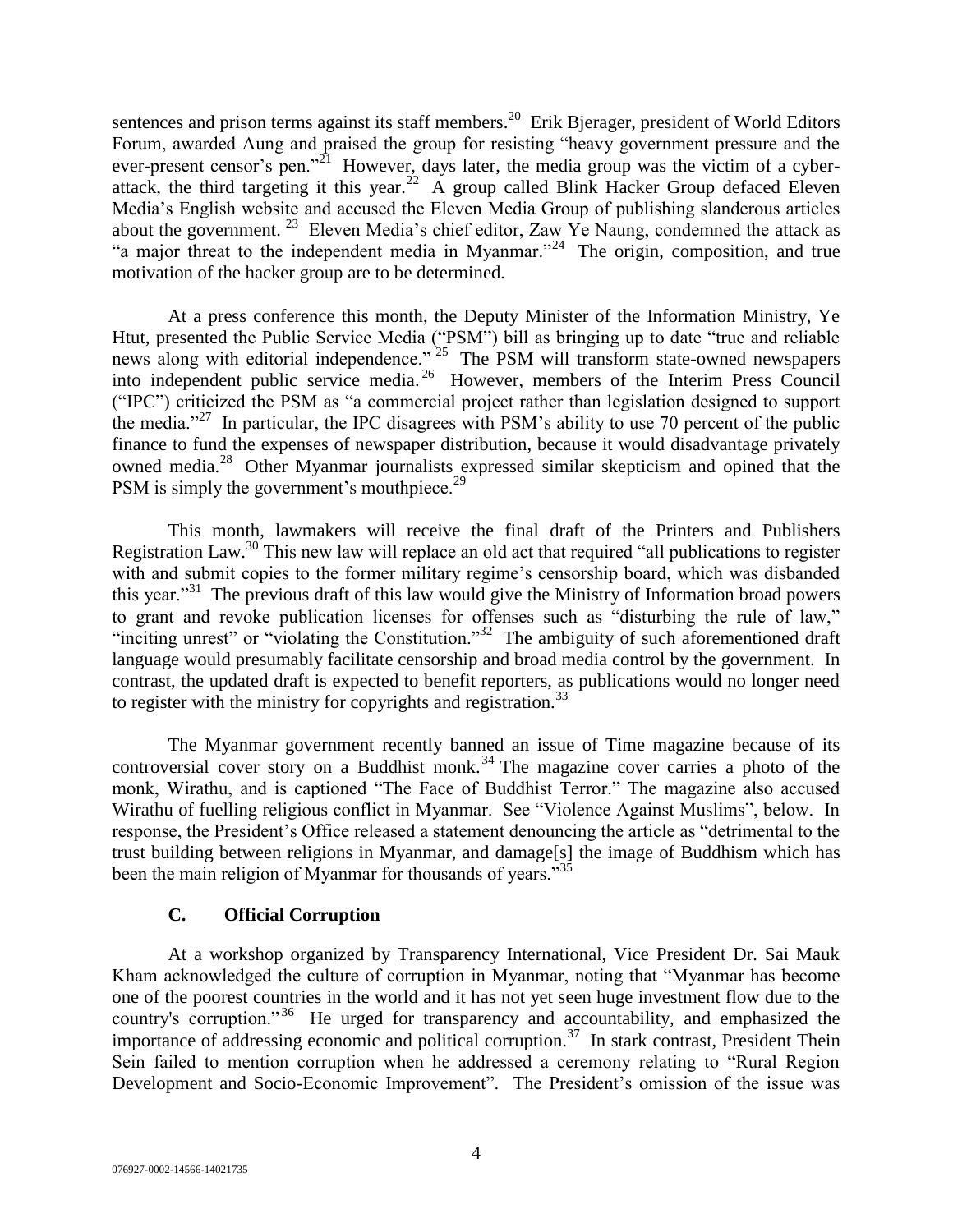made more glaring by his extensive treatment of other problems facing Myanmar, such as poverty and the need for economic reform.<sup>38</sup>

Myanmar is manifestly rich with natural resources, including gas, crude oil, and timber. However, these natural resource intensive industries are generally plagued by corruption. According to the Asia Society, a non-profit organization, the Myanmar government has committed to crack down on corruption and impose stricter environmental standards, through the renegotiation of billions of dollars<sup>3</sup> worth of natural resource agreements.<sup>39</sup> Such renegotiations are expected to have the greatest impact on military-owned enterprises and Chinese companies as such entities are alleged to have been party to numerous irregular transactions struck under the former government.<sup>40</sup> See above re foreign investment, sanctions, military.

June, 2013 also gave rise to new corruption allegations from farmers. Several alleged that they were forced to pay nearly 100,000 Kyat in bribes to local authorities in order to obtain agricultural loans.<sup>41</sup> Such corrupt practices appear to be a widespread, according to the report, as farmers from different regions have complained that unless they pay the bribes, local officials will refuse to sign the crucial papers for loans.<sup>42</sup>

Villagers in the Mandalay Region's Thabeikkyin Township also filed a complaint against their local administrator.<sup>43</sup> Specifically, they alleged that the local administrator has collected 1000 Kyat from each household since 2005 as a condition for the village's receipt of electricity, but kept the money for himself.<sup>44</sup> The villagers also alleged that he sold electricity from the village's turbine to other residents.<sup>45</sup>

# **D. Miscellaneous**

<span id="page-4-0"></span>Myanmar's state-run human rights commission announced in June that it is pushing for the government to adopt two major United Nations treaties on civil, political and economic rights. The proposed UN treaties are the International Covenant on Civil and Political Rights and the International Covenant on Economic, Social and Cultural Rights. "Our country is changing fast in all aspects. As a democratic nation, we need to follow human rights. As a result of that our commission considers that our country should sign the treaties," said Win Mara, Chairman of the Myanmar National Human Rights Commission.<sup>46</sup> See below.

Three Rangoon-based human rights activists also reported in June that Sagaing Division authorities want to arrest them because they spoke out against the government's treatment of farmers who oppose the Letpadaung copper mine in northwestern Burma.<sup>47</sup> Wai Lu and Wai Hmuu Twin of the Yangon People Service Network and Generation Wave activist Moe Thway said Sagaing Division authorities had accused them on June 13 of making statements with the intent of "alarming" the public or inducing someone to commit an offence against the government.<sup>48</sup> "If they come for us we are not going to run," Wai Lu told reporters during a press conference held at the 88 Generation Students office in Rangoon. "I was just told this morning that police were on the way to arrest us," he added.<sup>49</sup>

A Burmese court has imprisoned two Muslim women for sparking communal violence earlier this year in the town of Okkan, approximately 100 kilometers from Rangoon. This is the latest conviction of minority Muslims during a period in which Buddhist suspects accused of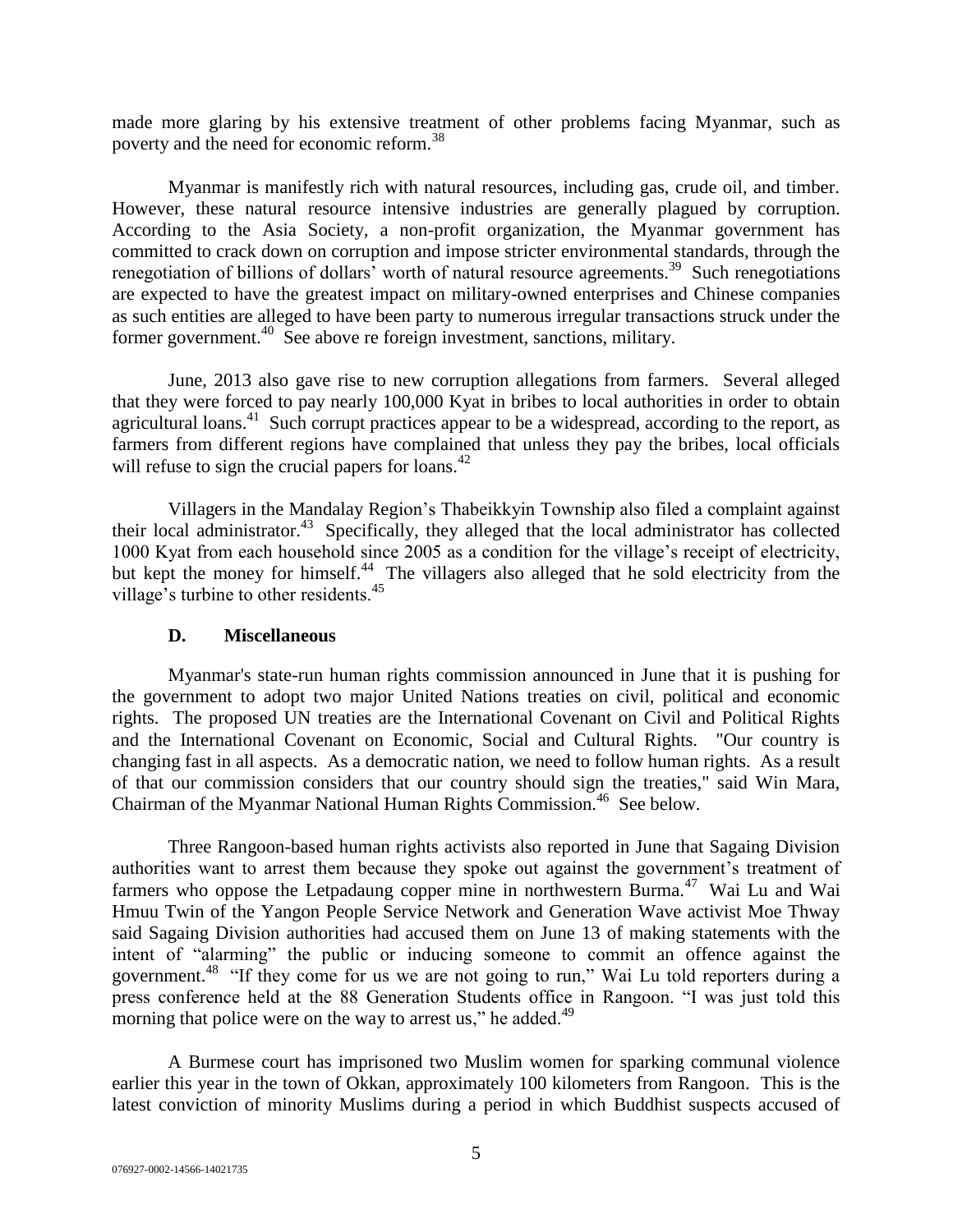analogous or more serious crimes have yet to face trial. See below re "Violence Against Muslims". The two women were blamed for fomenting violence in April after they were involved in an altercation with a Buddhist monk. The altercation angered local Buddhists and triggered anti-Muslim rioting in the town. One Muslim man was killed and nine were injured in the unrest, while 81 homes and a mosque were burned to the ground. See below. The court gave each of the two women a sentence of two years in jail and hard labor.<sup>50</sup>

#### <span id="page-5-0"></span>**III. Governance and Rule of Law**

As noted above, the state-run Myanmar National Human Rights Commission announced in June that it would lobby the government to adopt two major U.N. treaties.<sup>51</sup> Again, the proposed treaties are (1) the International Covenant on Civil and Political Rights and (2) the International Covenant on Economic, Social and Cultural Rights.<sup>52</sup> The Chairman of the commission stated that as a democratic nation, Myanmar needs to respect human rights and sign them.<sup>53</sup> In addition, the commission also submitted a bill to President Thein Sein to approve it as an independent body, which would allow the commission to receive national budget.  $54$ 

A new proposal was also submitted to Parliament to abolish Section 18 of the Peaceful Assembly and Procession Law.<sup>55</sup> Many activists and peaceful protestors have been charged under Section 18, and frequently received disproportionate or severe punishment, including one year prison terms for first offenders.<sup>56</sup> Moreover, it has been noted that Section 18 may be in conflict with Section 354(b) of the Constitution, which gives every citizen the "liberty to hold assembly and procession peacefully without arms, if it is not contrary to the laws, peace and tranquility."<sup>57</sup>

Myanmar is also on track to approve a new central bank law next month, which would allow the bank to become an independent body capable of playing a principal role in the economy.<sup>58</sup> Currently, Myanmar's governmental bank is just a department of the finance ministry.<sup>59</sup> The new law will empower the bank to "adjust monetary conditions independently, stop . . . financing the government's debts, and appoint . . . external experts to participate in the policy-setting process."<sup>60</sup> As part of this reform, the central bank would be headed by a board with four committees: (1) monetary policy; (2) financial stability; (3) payment systems; and (4) foreign exchange management.<sup>61</sup> However, experts note that the bank will require additional skilled professionals and its own financial policy in order to be effective and "play a key role in handling [the] foreign currency exchange market".<sup>62</sup>

June 2013 also witnessed several other significant developments on the legal front. First, Myanmar will amend the 1988 Law relating to the Forming of Organizations.<sup>63</sup> This reform will streamline corporate registration formalities, and allow politicians and government officials to participate in NGOs, a practice that was previously banned.<sup>64</sup> A goal of this update is to encourage the presence of more NGOs in Myanmar.<sup>65</sup> Second, the Ministry of Hotel and Tourism announced plans to revise the 1992 tourism law.<sup>66</sup> In particular, the law will "streamline licensing procedures for hotels, restaurants, and tour guides."<sup>67</sup> Third, the Parliament will soon consider new legislation to establish a council to accredit engineers.<sup>68</sup> According to the president of the Myanmar Engineering Society, the proposed legislation will help "produce internationally accredited engineers and  $\dots$  establish a professional code, standards and practices for them.<sup>569</sup>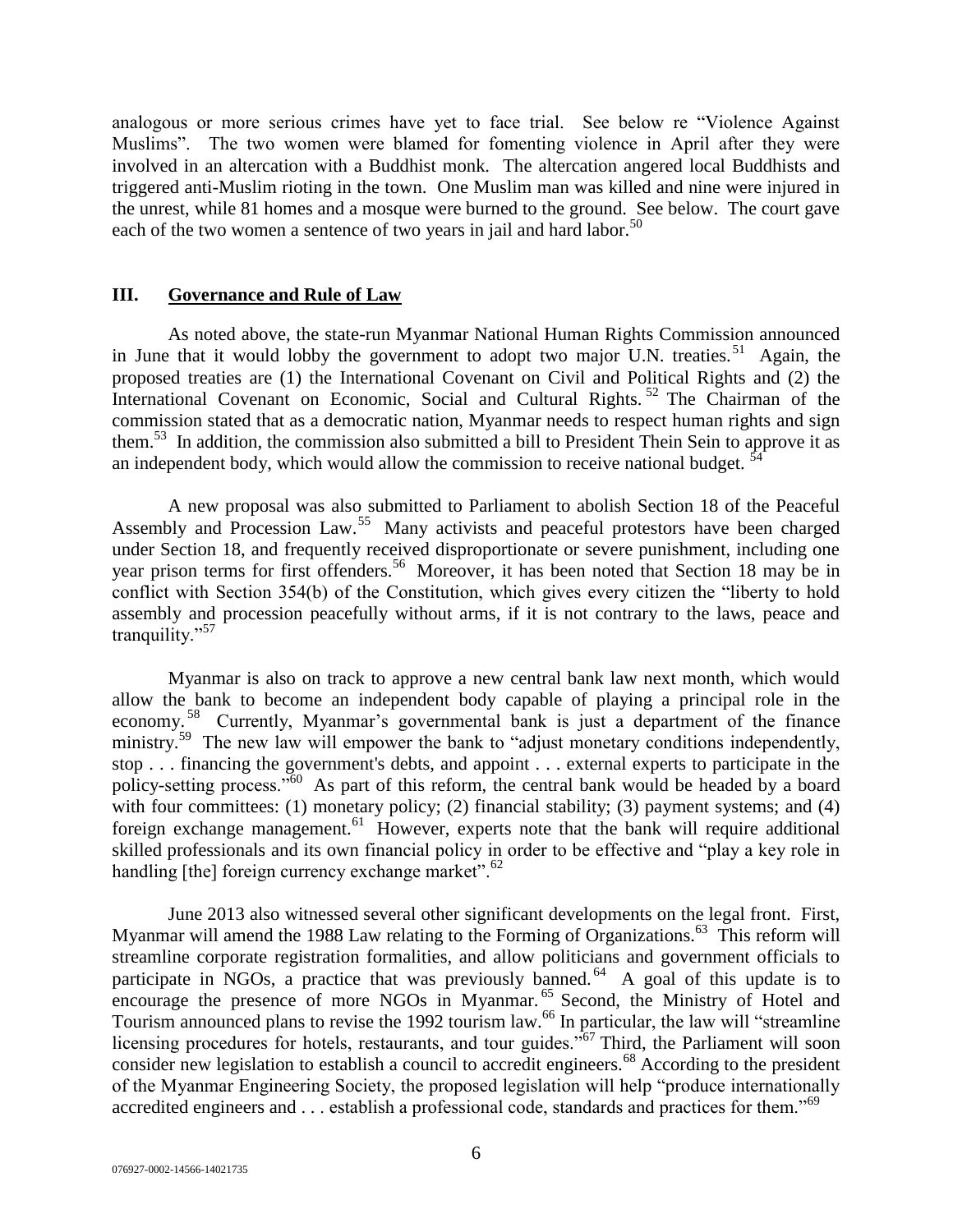Also, at a public meeting in June, Daw Aung San Suu Kyi observed that the absence of rule of law is hampering foreign investment in Myanmar, because there is no guarantee that foreign investments and businesses will not be stolen or confiscated, respectively.<sup>70</sup> See also below. She stressed that a reliable rule of law is vital to the country's development.<sup>71</sup> In addition, she urged that taxes to be levied and collected according to law. Otherwise, where tax dollars do not ultimately benefit the people, foreign investors will be reluctant to contribute.<sup>72</sup>

#### <span id="page-6-0"></span>**IV. Political Prisoners**

Historically, Myanmar has denied the existence of political prisoners, maintaining that all people sentenced to jail have been convicted of legitimate illegal acts.<sup>73</sup> Nevertheless, since assuming power, President Thein Sein has pardoned or granted amnesty to more than 850 political prisoners.<sup>74</sup> Further, during a monthly radio address on June 4, 2013, President Thein Sein said that any prisoners serving jail time for holding, expressing or acting in accord with political beliefs would be set free "soon," although he did not provide a timetable and added that individuals who were found guilty of committing violent crimes for political reasons should serve their sentences.<sup>75</sup>

The prisoner releases since 2012 have generally occurred near the time of a major political development between Myanmar and the United States or European Union.<sup>76</sup> Most recently, on May 17, 2013, the Myanmar government freed 23 political prisoners, days before President Thein Sein's visit to the United States.<sup>77</sup> On April 23, 2013, President Thein Sein granted amnesty to 59 political prisoners, just one day after the European Union lifted sanctions against Myanmar.<sup>78</sup> This pattern of prisoner releases is causing some concern at the State Department and among human rights activists that Myanmar is using political prisoners as political pawns.<sup>79</sup>

Although some political prisoners have been granted pardons and amnesties, the Myanmar government reportedly continues to arrest and detain new political prisoners for alleged illegal activities. $\frac{80}{10}$  According to the Assistance Association for Political Prisoners ("AAPP"), at least 120 people have been arrested by the Myanmar government for political reasons since January  $2012<sup>81</sup>$ 

The Political Prisoners Scrutiny Committee, a government-backed committee formed in February 2013 and charged with verifying the remaining political prisoners in Myanmar, evaluated and forwarded a list of 155 political prisoners to President Thein Sein on June 16, 2013. <sup>82</sup> It remains to be seen whether the Myanmar government will follow the recommendations issued by the committee.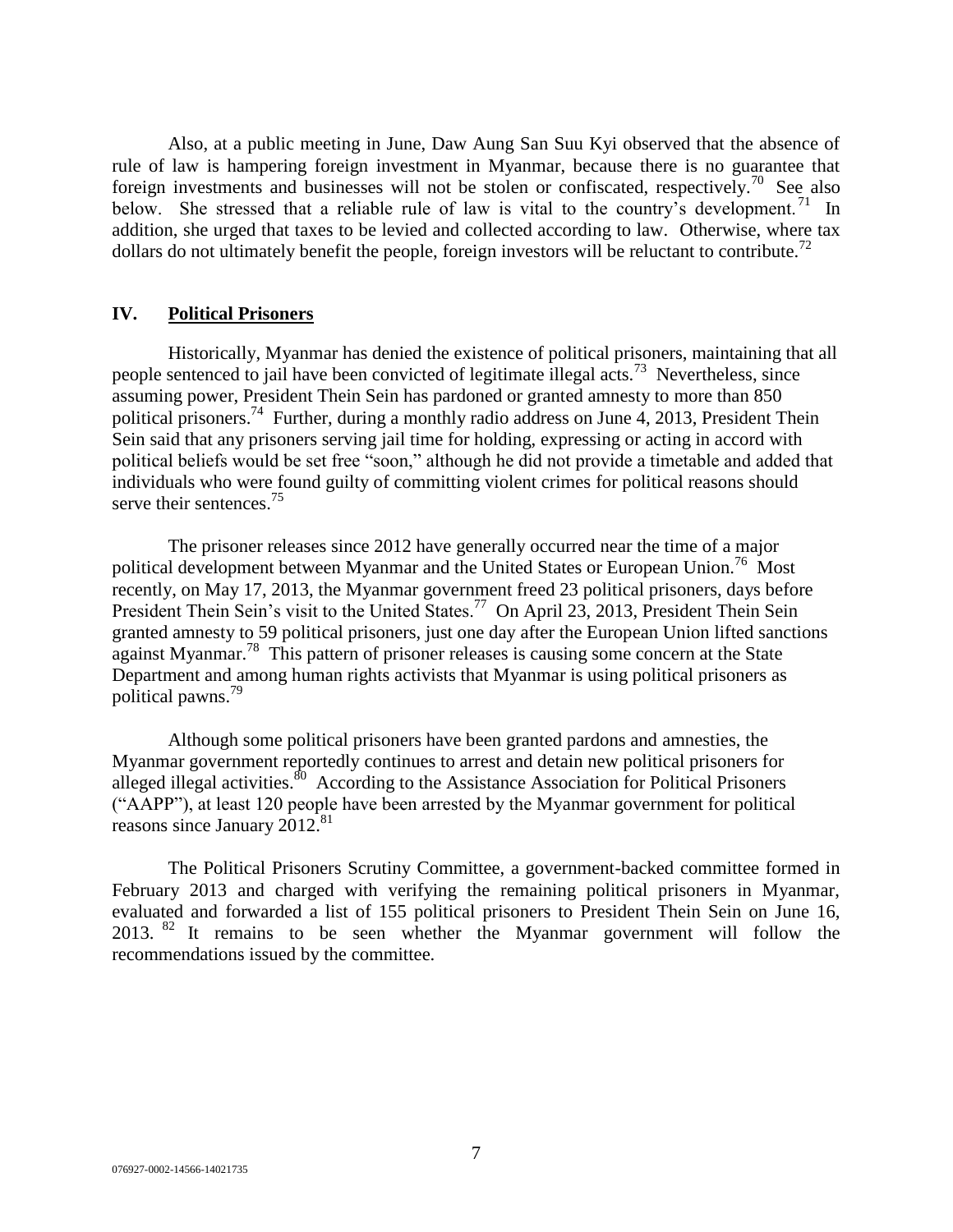## <span id="page-7-1"></span><span id="page-7-0"></span>**V. Economic Development**

## **A. Developments in the Legal Framework of Economic Development**

As noted above, the absence of a reliable rule of law is the biggest reason why international businesses are hesitant to invest in Myanmar: "There should be a guarantee that their investments and businesses will not be stolen or confiscated," stated Aung San Suu Kyi at a party rally on June 9.<sup>83</sup> Suu Kyi also noted that transparency in the law, such as in explaining how, and for what purposes, taxes will be used, is essential in the development of a legal system that will be followed.<sup>84</sup> These themes of reliability and transparency, as well as uncertainty, were central in the legal developments during the months of May and June.

On June 4, concerns were raised about Myanmar's current labor rights and intellectual property laws at a hearing in Washington D.C. on Myanmar's potential inclusion in the Generalized System of Preferences,<sup>85</sup> a program designed to promote economic growth by allowing thousands of exports from member nations to enter the U.S. duty-free.<sup>86</sup> For example, Myanmar's current copyright law was promulgated 91 years ago and is largely ignored, making it inadequate and unreliable in protecting the interests of U.S. copyright holders.<sup>87</sup> In response, officials have stated that "legislation establishing a minimum wage and standards for occupational health and safety will be debated at the next session of parliament, as will new copyright legislation."<sup>88</sup> The draft of this new intellectual property legislation has received input from the World Intellectual Property Organization, as well as from U.S. copyright-based industries such as the Motion Picture Association of America and the Recording Industry Association of America.<sup>89</sup>

Progress was also made this month in promoting greater transparency in the energy industries. Seeking access to one of the last Asian countries to open up development, 59 global energy companies have lined up so far for a share in Myanmar's oil, gas and mining markets.<sup>90</sup> The country currently faces a severe energy shortage, and the key to alleviating the situation is thought to be in the development of natural gas. $91$  However, much of the offshore and onshore fields have yet to be explored, and the country will require massive investments to realize its gas potential.<sup>92</sup> In this regard, a major problem has been opaque regulatory policy impeding global firms attempting to enter the market.<sup>93</sup> But this month, the country announced that it had entered into a "transparency partnership" with the U.S. to help Myanmar implement the Extractive Industries Transparency Initiative, "a global standard that promotes revenue transparency and accountability", as well as environmental safety and good governance in the mining, oil and gas industries.<sup>94</sup>

Finally, Myanmar currently faces uncertainty in its legislative framework for telecommunication operations. Earlier this month, 12 consortiums submitted bids for two telecommunications licenses for foreign operators to conduct business in Myanmar.<sup>95</sup> Though the two winners were announced on June 27, the country is still without telecommunications laws.<sup>96</sup> Instead, the winning consortiums will now enter into negotiations with the government before the laws are finalized, and much uncertainty remains over how the government will achieve a level playing field between domestic and foreign operators.<sup>97</sup> Telecommunications networks are, globally, a classic nexus for corruption and favoritism due to the historically monopolistic nature of the technologies and networks involved. As it currently stands in Myanmar, local operators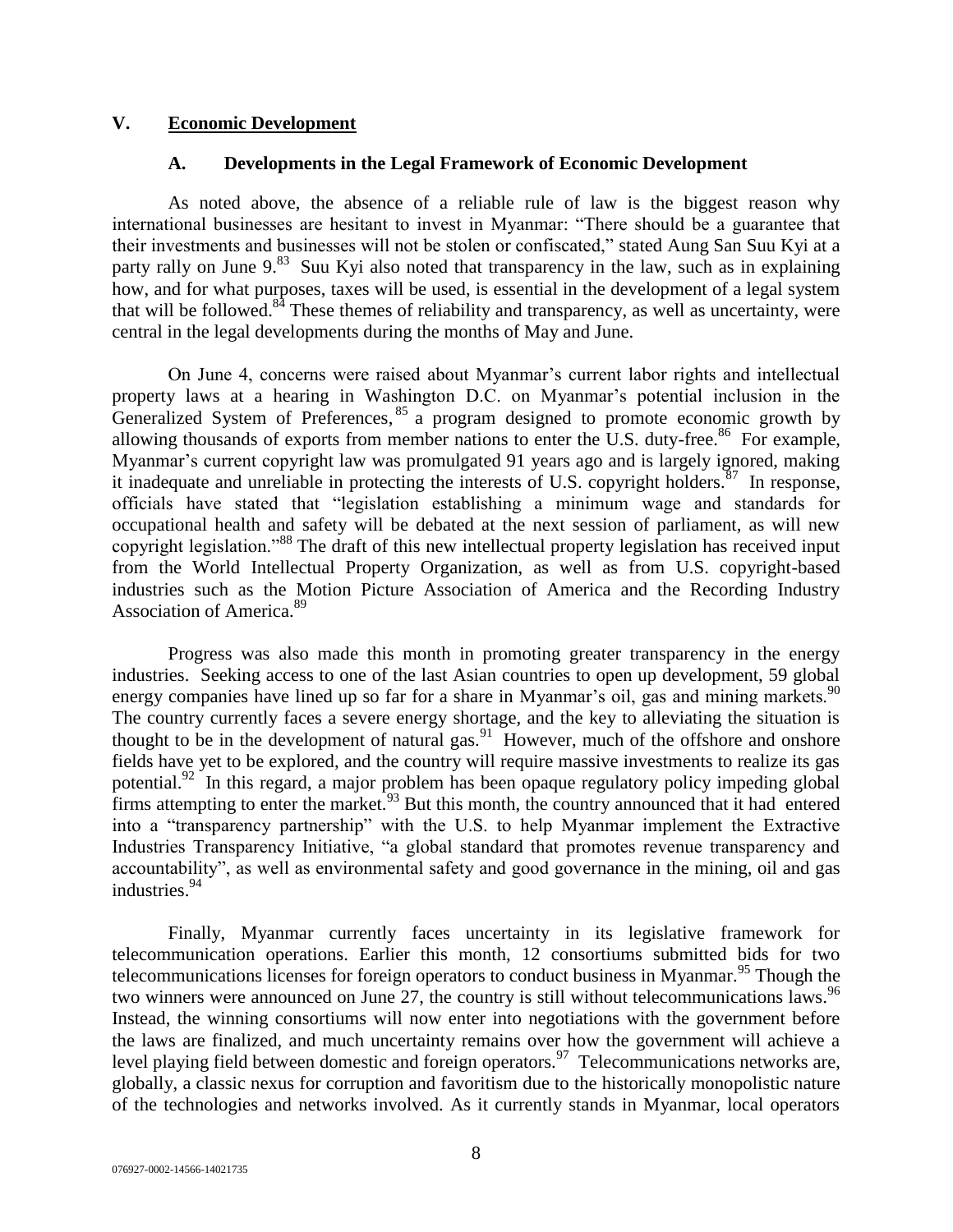will have far more spectrum at lower frequencies, which allows them to place base stations farther apart than their foreign competitors.<sup>98</sup> This in turn enables the local operators to build their networks more efficiently and with less data congestion.<sup>99</sup> Though the new entrants have recently been given slightly more spectrum, it remains to be seen how the new laws will address this inequality. $100$ 

#### **B. Developments in Foreign Investment and Economic Development Projects**

<span id="page-8-0"></span>As noted above, one of the biggest events in June was Myanmar's hosting of the World Economic Forum ("WEF"), which marked the first time the country has handled a major international event.<sup>101</sup> 550 business leaders from over 60 companies<sup>102</sup> converged in Nay Pyi Taw for three days to discuss various issues such as information and communications technology, energy, tourism, human resources development, finance and agriculture.  $^{103}$ However, the main purpose for the country's hosting of the event was to promote its business potential<sup>104</sup> in an effort to dispel doubts that international investors may have about the country's reliability as a long-term investment.<sup>105</sup> In this regard, many of the attendees expressed caution, noting that they would take a "wait and see" approach to investing, especially until they are sure that the country's infrastructure is sufficiently developed.<sup>106</sup>

Several key reports and development plans were announced at the WEF. McKinsey Global Institute presented a comprehensive report highlighting the growth potential and risks of Myanmar's economy.<sup>107</sup> According to the report, Myanmar's economy could quadruple to \$200 billion by 2030, creating 10 million jobs and lifting 18 million people out of poverty, but this growth is contingent on the government resolving ethnic violence, maintaining its momentum toward political and economic reform and easing constraints on doing business.<sup>108</sup> The Ministry of Hotels and Tourism also unveiled a plan to invest roughly \$500 million dollars in developing human resources and tourism-related infrastructure to boost the country's tourism industry.<sup>109</sup> The goal of the plan is to increase tourism revenue to \$10.18 billion in 2020, up from \$534 million in 2012, and to create roughly 1.1 million more jobs in the process.<sup>110</sup>

Another major event this month was the conclusion of the six-month bidding process for two highly coveted foreign mobile network operator licenses. On June 27, it was announced that Telenor ASA of Norway and Ooredoo QSC of Qatar had emerged as the two winners.<sup>111</sup> Through these two carriers, the country plans to increase network telecommunications coverage from 9% currently to 80% by 2016.<sup>112</sup> Only one in 10 people in Myanmar currently owns a mobile phone, and the country is lagging significantly behind in network coverage compared to some of its neighbors—70% in Cambodia, 87% in Laos and more than 100% in Thailand.<sup>113</sup> Telenor and Ooredoo must now fulfill requirements set out by the government, which include providing 75% geographic coverage "for each region and state, as well as offering a wide range of products and services at a price within reach of both urban and rural consumer bases."<sup>114</sup> As one commentator noted, such processes bode well for the future of Myanmar's economy and competitive environment: "Myanmar's transition to democracy has drawn fulsome praise from Western powers who recognize a pivot when they see one. Conversely, the biggest external loser is China, which backed the former junta and was rewarded with sweetheart deals for natural resources. [See above.] So when Myanmar announced last year that it was opening up its telecoms sector to foreign investment, the bidding process took on a geopolitical flavour. . . . Indeed, all of the bidders with local partners fell short, and the two winning bidders submitted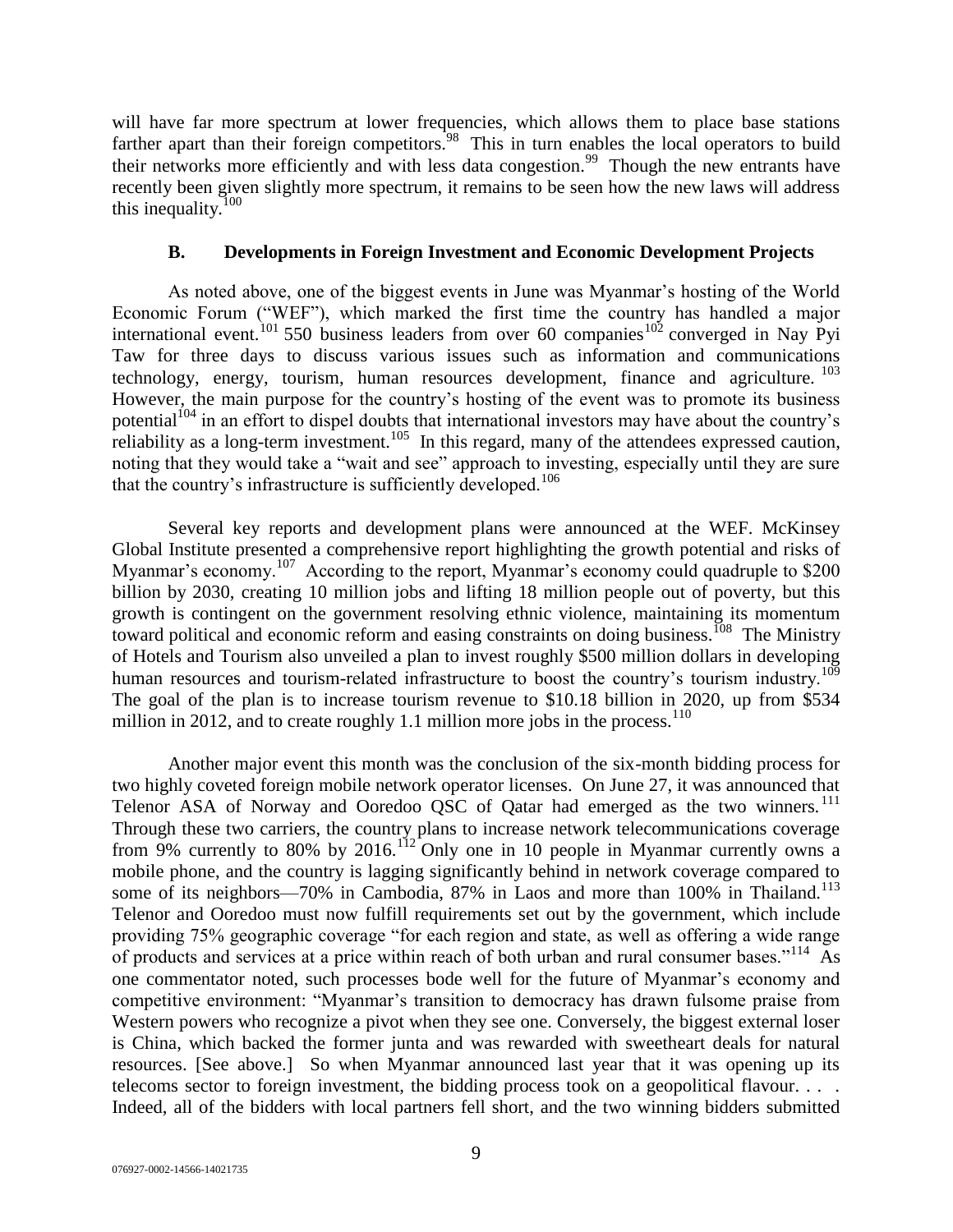solo bids. This bodes well for Myanmar's promise to create a level playing field for foreign investors<sup>"115</sup>

Major foreign investment development also continued in other areas. Earlier this month, Coca-Cola opened its first bottling plant in Myanmar in more than 60 years.<sup>116</sup> CEO Muhtar Kent attended the opening ceremony and reiterated the company's intent to invest \$200 million and create  $22,000$  job opportunities over the next five years.  $117$  It was also revealed that Myanmar is planning to set up a data center this year in anticipation of the opening of its first stock exchange.<sup>118</sup> Daiwa Institute of Research Ltd. ("DIR") of Japan will provide technical assistance in the construction of the data center, which is set to become operational next January.<sup>119</sup> The stock exchange, scheduled to open in 2015, will be co-operated by the Central Bank of Myanmar, the Tokyo Stock Exchange and DIR.<sup>120</sup>

# **C. Land Seizures**

<span id="page-9-0"></span>Numerous reports and findings released this month by the local government and international organizations have highlighted or expressed concern over land seizures and the current state of land rights within Myanmar. The Ministry of Agriculture reported that total land concessions increased 76% from 1.94 million acres to 3.42 million acres between January 31, 2011 and March 31, 2012.<sup>121</sup> Kachin State saw the largest increase in conceded land during that period with 800,000 acres added, followed by the Tanintharyi and Sagaing regions with 320,000 and  $160,000$  acres added respectively.<sup>122</sup> The sharp increase is believed largely to be due to the Ministry's policies that have promoted the expansion of industrial-scale farming in recent years.<sup>123</sup> In this regard, Oxfam, an international NGO, released a report urging the government to "support, rather than replace, small-scale farmers and in particular take steps to help them produce higher yields" by "improving financial and human resources for township-level agricultural bodies, boosting access to affordable credit and investing more in agricultural infrastructure."<sup>124</sup>

Loopholes in the current legal framework have also been criticized as leaving small-scale farmers unprotected. The Oxfam report, as well as a report by an international NPO, Displaced Solutions, note that current laws do not recognize customary land tenure <sup>125</sup> or freehold ownership.<sup>126</sup> Furthermore the Asian Legal Resource Center points out in their report that the substance of the new Farmland Law of 2012 resembles old, socialist-era practices.  $127$  For example, the law "enables the state to take over any land on the pretext of embarking upon a project in 'the national interest'", and authorization for whether to take over any given piece of land lies not with the judiciary, but with various councils comprised exclusively of government officials without independent experts or representatives of farmers' interests.<sup>128</sup>

Meanwhile, protests and violence over land confiscation continued. In late May, six farmers were arrested while trying to plant crops on military-backed confiscated land in an act of defiance, and hundreds of farmers protested that an ongoing probe into land confiscation by the military was far too limited in scope to adequately redress all of the affected individuals.<sup>129</sup> Earlier this month, three women in Parein village were killed in a confrontation where security officials were attempting to relocate the women from their homes.<sup>130</sup>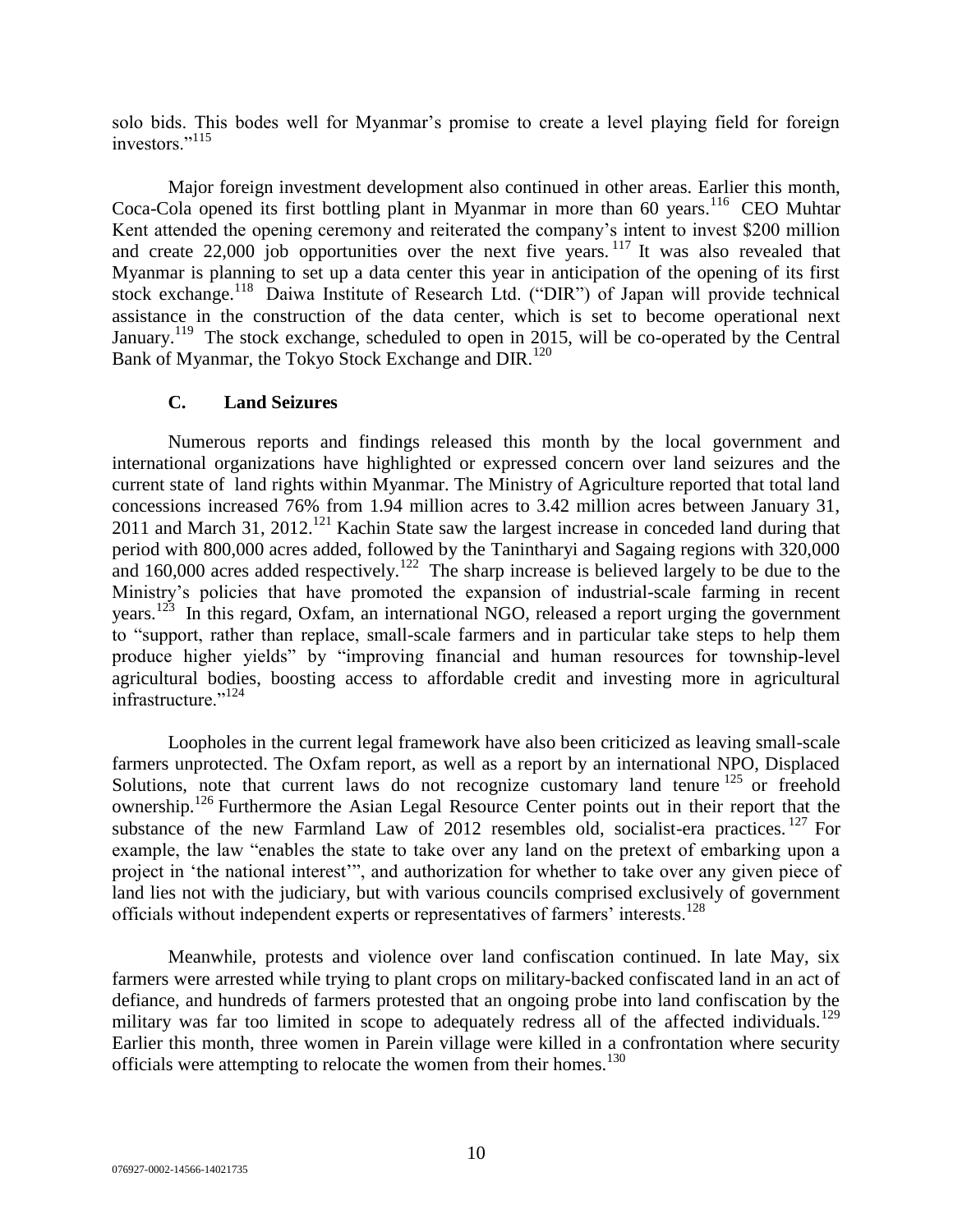#### <span id="page-10-1"></span><span id="page-10-0"></span>**VI. Ethnic Violence**

#### **A. Karenni**

The Karenni National Progressive Party (KNPP) and the Burmese government have reached an eight-point peace agreement.<sup>131</sup> The deal is the culmination of three rounds of negotiations, making the June 19-20, 2013 talks the first meeting between the two sides in nearly a year. <sup>132</sup> The eight-point agreement includes a nationwide ceasefire, plans of resettling thousands of displaced persons, land mine clearance, and the expectation of continued political dialogue.<sup>133</sup> The deal also includes the formation of a local peace monitoring committee, which consists of representatives and community leaders from each side.<sup>134</sup>

#### **B. Kachin**

<span id="page-10-2"></span>Since the signing of the seven-point ceasefire deal between the Burmese government and ethnic rebels from the Kachin Independence Organization (KIO) on May 30, 2013, there have been over 20 clashes between the two sides.<sup>135</sup> The latest episode of violence began June 26 when Burmese military fired mortars at members of the Kachin Independence Army (KIA) in the villages of Lisuywa, Shanywa, Khalon, and Piekong, reportedly displacing at least 100 people.<sup>136</sup> Despite 15 rounds of peace talks, the ceasefire agreement and plans to create a joint monitoring committee, tension between the Burmese government and the KIO remains.<sup>137</sup> The KIA insists that a political settlement is necessary in order to quell hostilities.<sup>138</sup>

#### **C. Violence Against Muslims**

<span id="page-10-3"></span>Within the Rakhine state of Burma there are still up to 140,000 internally displaced people (IDP), stemming from the religious unrest that began in June of  $2012$ <sup>139</sup>. This month there have been several Rohingya deaths at the hands of Burmese government authorities. Notably, the United Nations High Commissioner for Refugees (UNHCR) is calling for an investigation into the death of two and wounding of six internally displaced people that occurred in the Kyeni Ni Pyin IDP camp in Pauktaw township of Rakhine state.<sup>140</sup> The UNHCR believes this shooting signifies a need for government-backed strengthening of camp management and coordination.<sup>141</sup>

As noted above, media reports, including a censored Time International cover story, have placed blame for inciting such violence on U Wirathu and other Buddhist figures in the country. "U Wirathu has been a leading advocate of the '969' campaign, which, among other things, urges Buddhists to patronize Buddhist-run shops. The digits relate to Buddha and his teachings, but the campaign plays on longstanding tensions – often suppressed during the days of military rule - between Buddhists and Muslims, who make up less than 5 percent of the population according to official statistics."<sup>142</sup> "As deadly incidents have spread from long-volatile Rakhine state to parts of the country where Buddhists and Muslims have lived in relative harmony, some monks have taken part in the riots, according to media reports. But they appear to be a minority. Leaders of a Buddhist monastery, for instance, sheltered more than 1,000 Muslims during a recent riot in Lashio, on the eastern border with China."<sup>143</sup> With respect to a controversial legislative proposal by U Wiranthu to restrict marriages between Muslims and Buddhists (reminiscent of historical legislation in the U.S. restricting interracial marriages, since found unconstitutional), President Thein Sein has not taken a public position but Suu Kyi has come out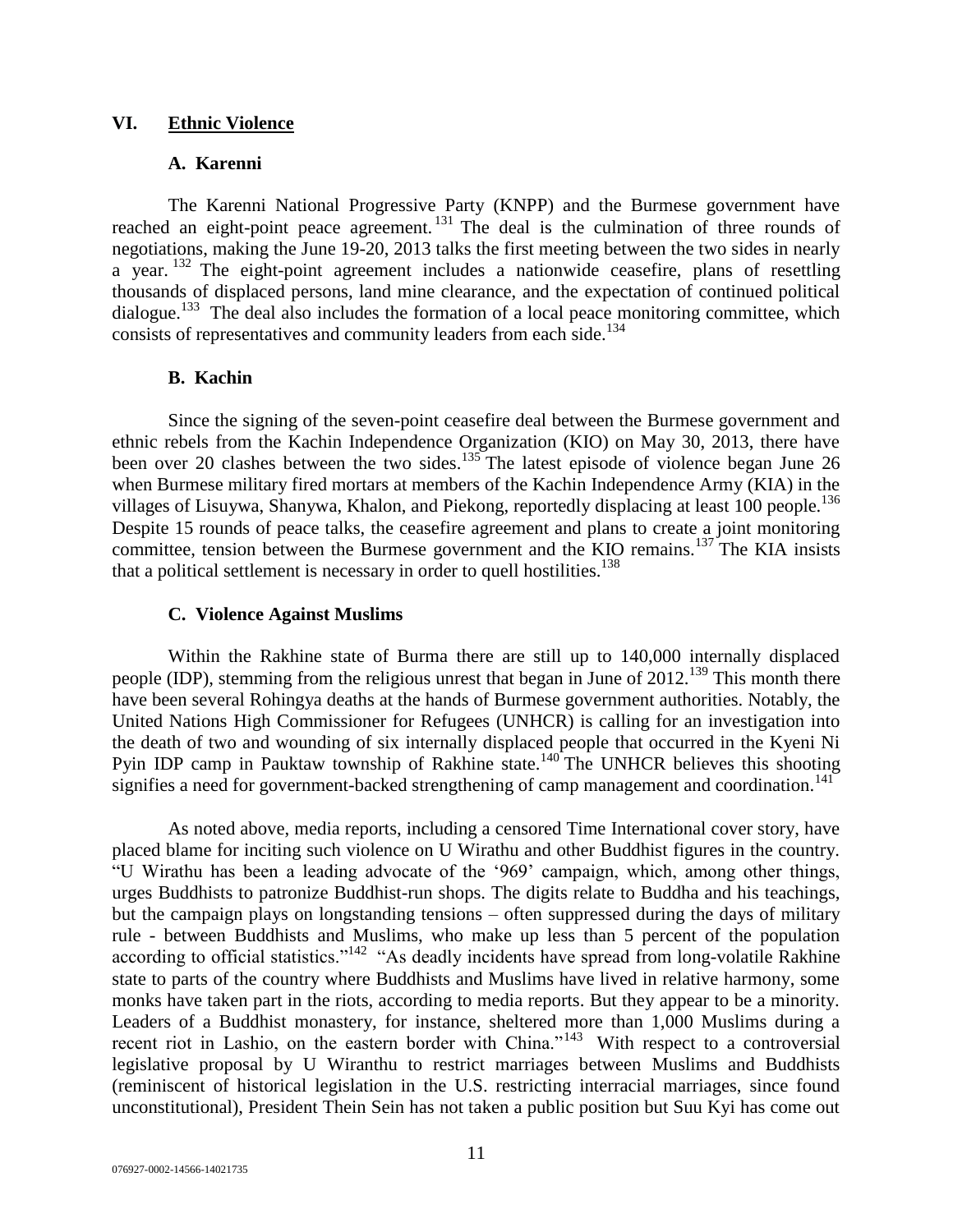in opposition.<sup>144</sup> "Myo Win, a Muslim who runs an education non-profit in Rangoon, says that the problem is the failure of the formerly autocratic government to stop repeated riots."<sup>145</sup>

| $\mathbf{1}$   | Financial Times, June 17, 2013: http://www.ft.com/cms/s/0/398274d8-d4e8-11e2-b4d7-<br>00144feab7de.html#ixzz2WUgzmO6a                                       |
|----------------|-------------------------------------------------------------------------------------------------------------------------------------------------------------|
| $\overline{c}$ | Wall Street Journal, June 4, 2013: http://blogs.wsj.com/searealtime/2013/06/04/economic-forum-opening-<br>in-a-much-changed-myanmar/                        |
| 3              | Jakarta Post, June 20, 2013: http://www.thejakartapost.com/news/2013/06/21/changing-myanmar-<br>move.html                                                   |
| $\overline{4}$ | Bangkok Post (June 10, 2013): http://www.bangkokpost.com/business/news/354341/myanmar-s-<br>newenergy-agenda                                                |
| 5              | Bangkok Post (June 10, 2013): http://www.bangkokpost.com/business/news/354341/myanmar-s-<br>newenergy-agenda                                                |
| 6              | Financial Times (June 17, 2013): http://www.ft.com/cms/s/0/398274d8-d4e8-11e2-<br>b4d700144feab7de.html#ixzz2WUgzmO6a                                       |
| $\tau$         | Wall Street Journal (June 4, 2013):                                                                                                                         |
|                | http://online.wsj.com/article/SB10001424127887324063304578525021254736996.html                                                                              |
| $\,8\,$        | American Banker (June 20, 2013): http://www.americanbanker.com/issues/178_119/bank-of-                                                                      |
|                | tokyomitsubishi-hit-with-250-million-dollar-fine-for-aml-violation-1060013-1.html                                                                           |
| 9              | The New York Times, June 7, 2013: http://www.nytimes.com/2013/06/07/world/asia/daw-aung-san-suu-                                                            |
|                | kyi-wants-to-be-myanmars-president.html.                                                                                                                    |
| 10             | The Irrawaddy, June 20, 2013: http://www.irrawaddy.org/archives/37951.                                                                                      |
| 11             | Id.                                                                                                                                                         |
| 12             | The Irrawaddy, June 20, 2013: http://www.irrawaddy.org/archives/37987.                                                                                      |
| 13             | The Myanmar Times, April 22, 2013: http://www.mmtimes.com/index.php/national-news/6471-bill-on-                                                             |
|                | voting-system-to-be-submitted-in-june-uec; Asian Correspondent, April 16, 2013:                                                                             |
|                | http://asiancorrespondent.com/105411/burma-myanmar-proportional-representation/.                                                                            |
| 14             | The Irrawaddy, June 20, 2013: http://www.irrawaddy.org/archives/37987. (Emphasis added.)                                                                    |
| 15             | Radio Free Asia, June 18, 2013: http://www.rfa.org/english/news/myanmar/charter-06182013210915.html.<br>Id.                                                 |
| 16             | Id.                                                                                                                                                         |
| 17<br>18       | Id.                                                                                                                                                         |
| 19             | Inquirer News, June 3, 2013: http://newsinfo.inquirer.net/419751/myanmar-media-group-gets-golden-pen-                                                       |
|                | of-freedom-award-at-bangkok-world-press-congress                                                                                                            |
| 20             | Id.                                                                                                                                                         |
| 21             | Id.                                                                                                                                                         |
| 22             | The Nation, June 11, 2013: http://www.nationmultimedia.com/aec/Hackers-a-major-threat-to-independent-<br>media-in-Mya-30208041.html                         |
| 23             | Id.                                                                                                                                                         |
| 24             | Id.                                                                                                                                                         |
| 25             | Asian Correspondent, June 10, 2013: http://asiancorrespondent.com/108906/burma-interim-press-council-<br>oppose-governments-public-service-media-draft-law/ |
| 26             | Eleven Myanmar, June 11, 2013: http://elevenmyanmar.com/national/2468-press-council-lashes-out-psm-<br>bill                                                 |
| 27             | Id.                                                                                                                                                         |
| 28             | The Irrawaddy, June 14, 2013: http://www.irrawaddy.org/archives/37514                                                                                       |
| 29             | Eleven Myanmar, June 11, 2013: http://elevenmyanmar.com/national/2468-press-council-lashes-out-psm-<br>bill                                                 |
| 30             | The Irrawaddy, June 14, 2013: http://www.irrawaddy.org/archives/37514                                                                                       |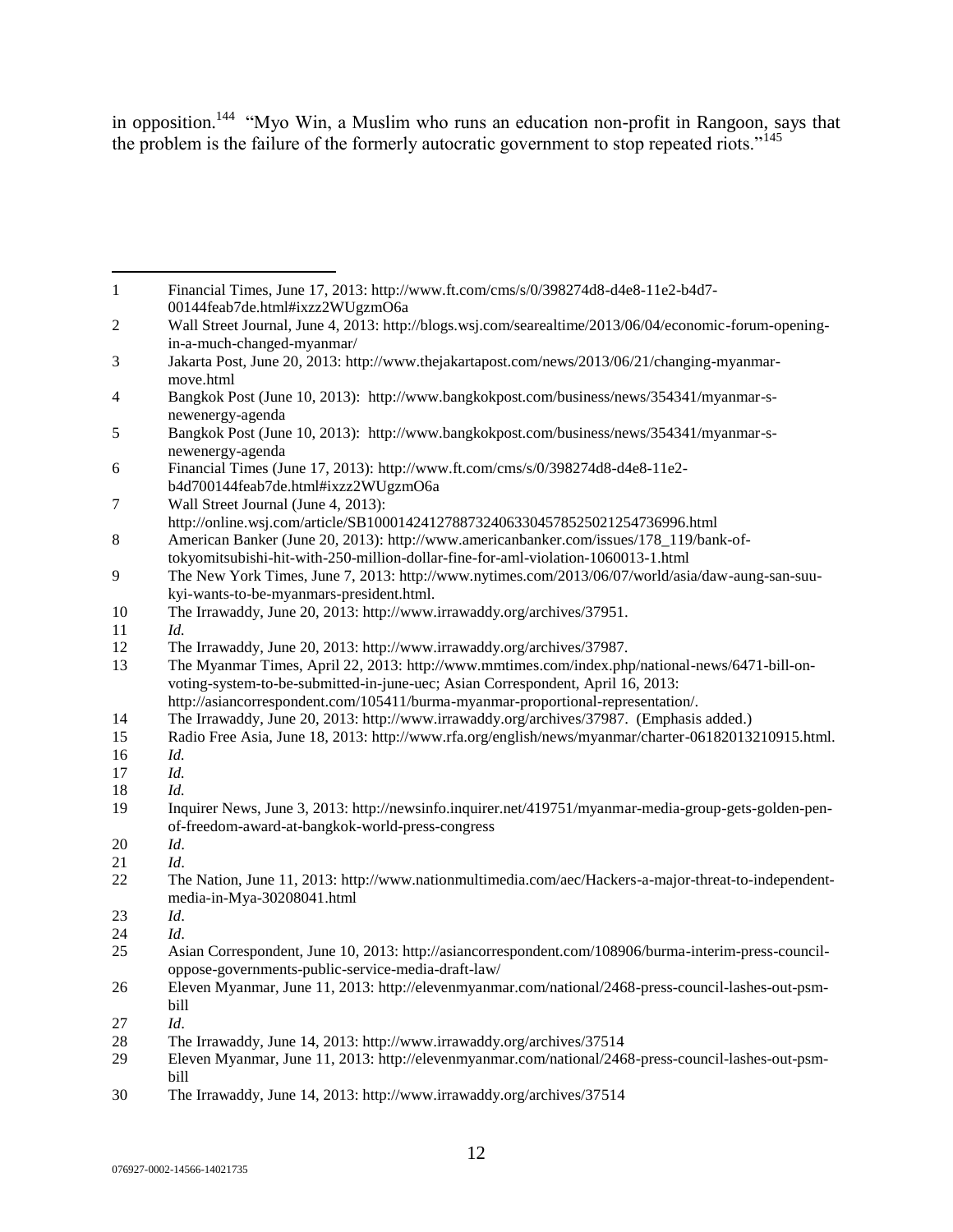| 31 |    | Id.                                                                                                                                    |
|----|----|----------------------------------------------------------------------------------------------------------------------------------------|
| 32 |    | Id.                                                                                                                                    |
| 33 |    | Id.                                                                                                                                    |
| 34 |    | International Business Times, June 25, 2013:                                                                                           |
|    |    | http://www.ibtimes.co.uk/articles/483083/20130625/myanmar-bans-time-magazine-cover-burmese-bin.htm                                     |
|    | 35 | Id.                                                                                                                                    |
|    | 36 | Global Times, June 11, 2013: http://www.globaltimes.cn/content/788172.shtml                                                            |
|    | 37 | Id.                                                                                                                                    |
|    | 38 | Asian Tribune, June 6, 2013: http://www.asiantribune.com/node/62752                                                                    |
| 39 |    | International Business Times, June 25, 2013: http://www.ibtimes.com/myanmars-reform-government-                                        |
|    |    | renegotiate-billions-dollars-resource-deals-combat-corruption-nations                                                                  |
| 40 |    | Id.                                                                                                                                    |
| 41 |    | Burma News International, June 4, 2013: http://www.bnionline.net/index.php/news/narinjara/15440-one-                                   |
|    |    | lakh-kyat-bribe-sought-for-an-agricultural-loan.html                                                                                   |
| 42 |    | Id.                                                                                                                                    |
| 43 |    | Myanmar Times, June 3, 2013: http://www.mmtimes.com/index.php/national-news/6941-residents-submit-                                     |
|    |    | complaint-over-village-administrator.html                                                                                              |
| 44 |    | Id.                                                                                                                                    |
|    |    | Id.                                                                                                                                    |
| 45 |    |                                                                                                                                        |
| 46 |    | Third party website: http://www.elevenmyanmar.com/politics/2542-myanmar-rights-group-pushes-to-                                        |
|    |    | adopt-un-treaties                                                                                                                      |
| 47 |    | http://www.irrawaddy.org/archives/38012                                                                                                |
| 48 |    | Id.                                                                                                                                    |
| 49 |    | Id.                                                                                                                                    |
| 50 |    | http://www.irrawaddy.org/archives/37783                                                                                                |
| 51 |    | Eleven Myanmar, June 20, 2013: http://www.elevenmyanmar.com/politics/2542-myanmar-rights-group-                                        |
|    |    | pushes-to-adopt-un-treaties                                                                                                            |
| 52 |    | Id.                                                                                                                                    |
| 53 |    | Id.                                                                                                                                    |
| 54 |    | Id.                                                                                                                                    |
| 55 |    | Eleven Myanmar, June 17, 2013: http://www.elevenmyanmar.com/politics/2519-myanmar-mp-s-propose-<br>to-abolish-section-18               |
| 56 |    | Id.                                                                                                                                    |
| 57 |    | Id.                                                                                                                                    |
| 58 |    | Eleven Myanmar, June 16, 2013: http://www.elevenmyanmar.com/national/2515-myanmar-s-new-central-<br>bank-law-to-be-approved-next-month |
| 59 |    | NASDAQ, June 8, 2013: http://www.nasdaq.com/article/myanmar-central-bank-official-details-planned-                                     |
|    |    | reforms-20130608-00004                                                                                                                 |
| 60 |    | Id.                                                                                                                                    |
| 61 |    | Id.                                                                                                                                    |
| 62 |    | Eleven Myanmar, June 16, 2013: http://www.elevenmyanmar.com/national/2515-myanmar-s-new-central-                                       |
|    |    | bank-law-to-be-approved-next-month                                                                                                     |
| 63 |    | Eleven Myanmar, June 16, 2013: http://www.elevenmyanmar.com/national/2513-myanmar-to-update-                                           |
|    |    | 1988-organizations-law                                                                                                                 |
| 64 |    | Id.                                                                                                                                    |
| 65 |    | Id.                                                                                                                                    |
| 66 |    | Eleven Myanmar, June 11, 2013: http://www.elevenmyanmar.com/tourism/2457-myanmar-to-review-                                            |
|    |    | 1992-tourism-law                                                                                                                       |
| 67 |    | Id.                                                                                                                                    |
| 68 |    | Myanmar Times, June 24, 2013: http://mmtimes.com/index.php/business/property-news/7236-new-bill-<br>aims-to-boost-engineers.html       |
| 69 |    | Id.                                                                                                                                    |
| 70 |    | Myanmar Times, June 17, 2013: http://mmtimes.com/index.php/national-news/7151-legal-system-holding-                                    |
|    |    | back-fdi-nld-leader.html                                                                                                               |
| 71 |    | Id                                                                                                                                     |

*Id*.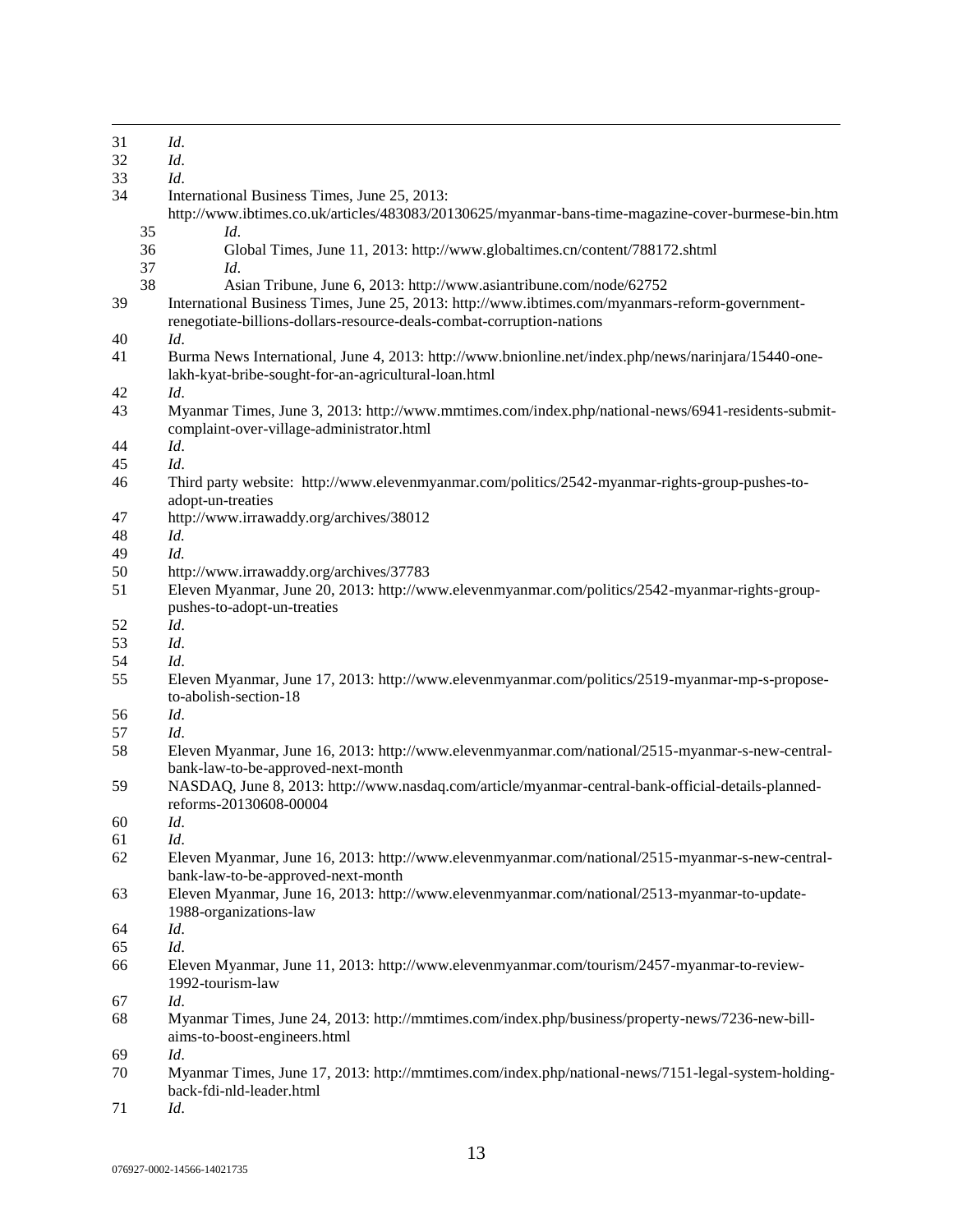| 72  | Id.                                                                                                                                                                                                                                                |
|-----|----------------------------------------------------------------------------------------------------------------------------------------------------------------------------------------------------------------------------------------------------|
| 73  | Associated Press, April 23, 2013: http://news.yahoo.com/myanmar-pardons-93-including-political-<br>prisoners-005010288.html.                                                                                                                       |
| 74  | Congressional Report, May 14, 2013: www.fas.org/sgp/crs/row/R42363.pdf, pg. 6.                                                                                                                                                                     |
| 75  | Radio Free Asia, June 04, 2013: http://www.rfa.org/english/news/myanmar/prisoners-<br>06042013133605.html.                                                                                                                                         |
| 76  | Congressional Report, May 14, 2013: www.fas.org/sgp/crs/row/R42363.pdf, pg. 6.                                                                                                                                                                     |
| 77  | Reuters, May 23, 2013: http://www.reuters.com/article/2013/05/17/us-myanmar-prisoners-<br>idUSBRE94G09720130517                                                                                                                                    |
| 78  | Reuters, April 23, 2013: http://www.reuters.com/article/2013/04/23/us-myanmar-prisoners-<br>idUSBRE93M0MN20130423                                                                                                                                  |
| 79  | Congressional Report, May 14, 2013: www.fas.org/sgp/crs/row/R42363.pdf, pg. 6; Democratic Voice of<br>Burma, June 18, 2013: http://www.dvb.no/news/scrutiny-committee-forwards-list-of-political-prisoners-to-<br>president%E2%80%99s-office/28839 |
| 80  | Congressional Report, May 14, 2013: www.fas.org/sgp/crs/row/R42363.pdf, pg. 10.                                                                                                                                                                    |
| 81  | Id.                                                                                                                                                                                                                                                |
| 82  | Democratic Voice of Burma, June 18, 2013: http://www.dvb.no/news/scrutiny-committee-forwards-list-of-<br>political-prisoners-to-president%E2%80%99s-office/28839                                                                                   |
| 83  | Myanmar Times, June 17, 2013: http://mmtimes.com/index.php/national-news/7151-legal-system-holding-<br>back-fdi-nld-leader.html                                                                                                                    |
| 84  | Id.                                                                                                                                                                                                                                                |
| 85  | Myanmar Times, June 24, 2013: http://mmtimes.com/index.php/business/7247-government-plans-legal-<br>revamp-to-grab-a-share-of-us-market.html                                                                                                       |
| 86  | USTR: http://www.ustr.gov/trade-topics/trade-development/preference-programs/generalized-system-<br>preference-gsp                                                                                                                                 |
| 87  | Myanmar Times, June 24, 2013: http://mmtimes.com/index.php/business/7247-government-plans-legal-<br>revamp-to-grab-a-share-of-us-market.html                                                                                                       |
| 88  | Id.                                                                                                                                                                                                                                                |
| 89  | Id.                                                                                                                                                                                                                                                |
| 90  | Myanmar Times, June 17, 2013: http://mmtimes.com/index.php/business/7170-government-enters-<br>transparency-partnership-with-us.html                                                                                                               |
| 91  | Id.                                                                                                                                                                                                                                                |
| 92  | Id.                                                                                                                                                                                                                                                |
| 93  | Id.                                                                                                                                                                                                                                                |
| 94  | Id.                                                                                                                                                                                                                                                |
| 95  | Myanmar Times, June 3, 2013: http://mmtimes.com/index.php/national-news/6961-the-tender-eleven-<br>consortiums-two-licences.html                                                                                                                   |
| 96  | Myanmar Times, June 3, 2013: http://mmtimes.com/index.php/national-news/6962-uncertainty-over-law-<br>clouds-tender.html                                                                                                                           |
| 97  | Id.                                                                                                                                                                                                                                                |
| 98  | Id.                                                                                                                                                                                                                                                |
| 99  | Id.                                                                                                                                                                                                                                                |
| 100 | Id.                                                                                                                                                                                                                                                |
| 101 | Myanmar Times, June 17, 2013: http://mmtimes.com/index.php/national-news/7124-hard-work-begins-<br>after-forum-plaudits.html                                                                                                                       |
| 102 | WSWS, June 12, 2013: http://www.wsws.org/en/articles/2013/06/12/burm-j12.html                                                                                                                                                                      |
| 103 | Myanmar Times, June 17, 2013: http://mmtimes.com/index.php/national-news/7124-hard-work-begins-<br>after-forum-plaudits.html                                                                                                                       |
| 104 | Myanmar Times, June 10, 2013: http://mmtimes.com/index.php/national-news/7079-wef-caters-to-<br>business-elite-excludes-minority-voices.html                                                                                                       |
| 105 | Myanmar Times, June 17, 2013: http://mmtimes.com/index.php/national-news/7124-hard-work-begins-<br>after-forum-plaudits.html                                                                                                                       |
| 106 | Myanmar Times, June 10, 2013: http://mmtimes.com/index.php/national-news/7079-wef-caters-to-<br>business-elite-excludes-minority-voices.html                                                                                                       |

 $\overline{a}$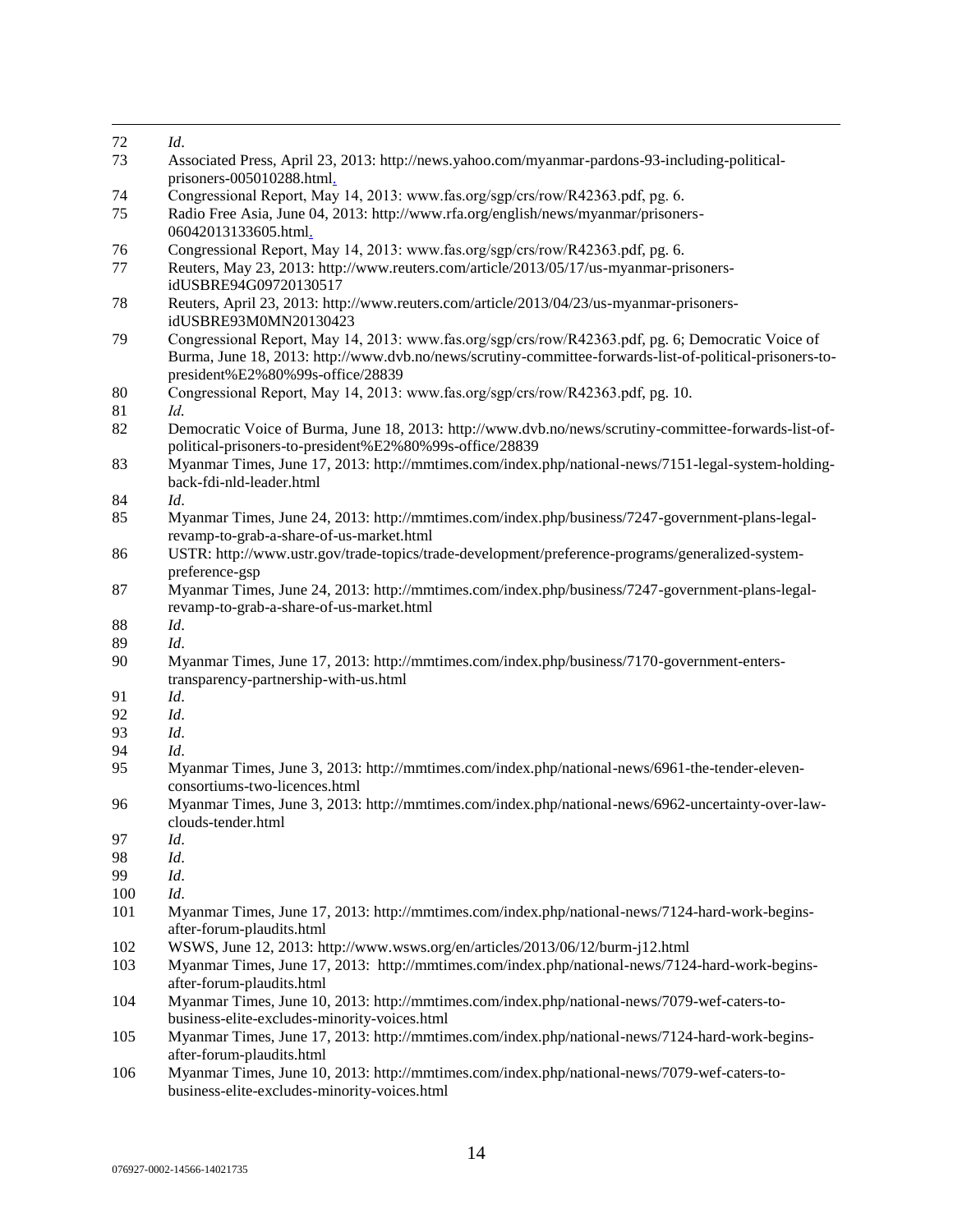| 107        | Myanmar Times, June 3, 2013: http://mmtimes.com/index.php/national-news/6947-new-report-highlights-<br>growth-potential-risks.html                                   |
|------------|----------------------------------------------------------------------------------------------------------------------------------------------------------------------|
| 108        | Id.                                                                                                                                                                  |
| 109        | Myanmar Times, June 10, 2013: http://mmtimes.com/index.php/national-news/7083-tourism-master-plan-<br>unveiled.html                                                  |
| 110        | Id.                                                                                                                                                                  |
| 111        | Bloomberg, June 28, 2013: http://www.bloomberg.com/news/2013-06-27/myanmar-picks-telenor-and-<br>ooredoo-for-phone-licenses-over-soros.html                          |
| 112        | Id.                                                                                                                                                                  |
| 113        | Id.                                                                                                                                                                  |
| 114        | Myanmar Times, June 27, 2013: http://mmtimes.com/index.php/national-news/7277-telenor-and-ooredoo-<br>granted-network-licences.html                                  |
| 115        | Forbes Online, Simon Montlake, July 2, 2013:<br>http://www.forbes.com/sites/simonmontlake/2013/07/02/myanmars-pivot-to-west-is-no-shoo-in-for-u-s-<br>carpetbaggers/ |
| 116        | Myanmar Times, June 4, 2013: http://mmtimes.com/index.php/national-news/6993-coca-cola-sets-up-shop-<br>in-myanmar.html                                              |
| 117        | Id.                                                                                                                                                                  |
| 118        | Eleven, June 23, 2013: http://www.elevenmyanmar.com/business/2557-japan-helps-myanmar-to-launch-<br>its-first-data-center                                            |
| 119        | Id.                                                                                                                                                                  |
| 120        | Id.                                                                                                                                                                  |
| 121        | Myanmar Times, June 3, 2013: http://mmtimes.com/index.php/national-news/6959-fears-over-growth-in-<br>land-concessions.html                                          |
| 122        | Id.                                                                                                                                                                  |
| 123        | Id.                                                                                                                                                                  |
| 124        | Myanmar Times, June 10, 2013: http://mmtimes.com/index.php/national-news/7070-small-scale-farmers-<br>need-government-support-says-oxfam.html                        |
| 125        | Id.                                                                                                                                                                  |
| 126        | Myanmar Times, June 10, 2013: http://mmtimes.com/index.php/national-news/7071-land-rights-must-take-<br>central-position-in-peace-process-report.html                |
| 127        | Mizzima, June 7, 2013: http://www.mizzima.com/business/7277-epidemic-of-land-grabbing-in-burma-<br>report.html                                                       |
| 128        | Id.                                                                                                                                                                  |
| 129<br>130 | Radio Free Asia, May 24, 2013: http://www.rfa.org/english/news/myanmar/land-05242013173550.html<br>The Telegraph, June 5, 2013:                                      |
|            | http://www.telegraph.co.uk/news/worldnews/asia/burmamyanmar/10102188/Burma-must-make-economy-<br>boom-for-all-says-Oxfam.html                                        |
| 131        | Mizzima, June 24, 2013, http://www.mizzima.com/news/ethnic-issues/9573-karennis-agree-8-point-plan-<br>with-government                                               |
| 132        | Democratic Voice of Burma, June 20, 2013, http://www.dvb.no/news/politics-news/karenni-rebels-and-<br>govt-progress-on-peace-talks/28877                             |
| 133        | Mizzima, June 24, 2013, http://www.mizzima.com/news/ethnic-issues/9573-karennis-agree-8-point-plan-<br>with-government                                               |
| 134        | Democratic Voice of Burma, June 20, 2013, http://www.dvb.no/news/politics-news/karenni-rebels-and-<br>govt-progress-on-peace-talks/28877                             |
| 135        | Associated Press June 23, 2013,                                                                                                                                      |
|            | http://hosted.ap.org/dynamic/stories/A/AS_MYANMAR_ETHNIC_FIGHTING?SITE=AP&SECTION=H<br>OME&TEMPLATE=DEFAULT                                                          |
| 136        | Radio Free Asia, June 27, 2013, http://www.rfa.org/english/news/myanmar/kachin-06272013153328.html                                                                   |
| 137        | Asian Correspondent, June 24, 2013, http://asiancorrespondent.com/109737/analysis-a-long-way-to-create-<br>a-peaceful-kachin-state-in-burma/                         |
| 138        | Associated Press, June 23, 2013,                                                                                                                                     |
|            | http://hosted.ap.org/dynamic/stories/A/AS_MYANMAR_ETHNIC_FIGHTING?SITE=AP&SECTION=H<br>OME&TEMPLATE=DEFAULT                                                          |